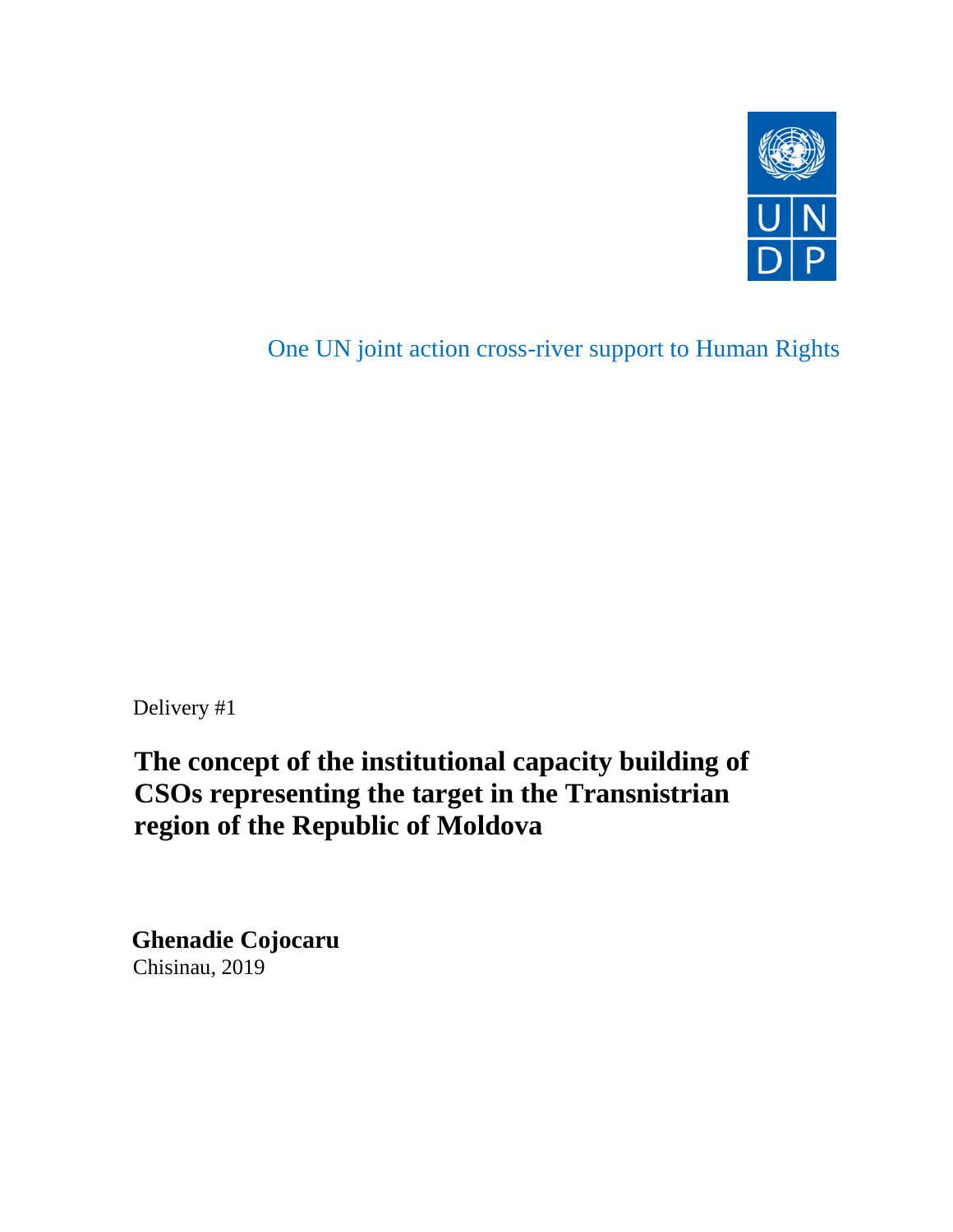The concept emphasizes the steps to be taken in the process of capacity development. In order to develop the concept under which NGOs, members of the Sustainable (Community) Development Platform (SCDP) will be assessed and strengthened in terms of capacities, it is necessary to analyze existing approaches in this area, including from the perspective of the Human Rights Based Approach. Thus, the concept includes a desk review of approaches to organizational capacity assessment and capacity development. The analysis of these approaches will systematize the existing information and experience in the field of organizational capacity assessment and capacity development. At the same time, it will serve as the basis for selecting the tools which will be applied and to be described in a detailed way in the methodology for organizational assessment and capacity development.

## **Capacity building vs. capacity development**

Designing and further implementing the process depends on the term that will be accepted for the description of this process. From here a clarification is required: what distinguishes capacity building from capacity development? What term shall we use in achieving the Programme's goal in working with NGOs from Transnistria.

Capacity is not something that can be built through a series of carefully planned and executed activities that follow a clear and detailed plan or blueprint with specific timeframes and strict budgets. *It is an organic process of growth and development* involving experimentation and learning as it proceeds. Therefore, many people now speak of **capacity development** rather than capacity building, to emphasize that it is a process rather than a blueprint<sup>1</sup>.





 $1$  Capacity Needs Assessment – Methodology and Process (Melvyn Kay, IPTRID consultant, Tom Franks, Chairperson of WG-CBTE and Sonia Tato, IPTRID),<http://www.fao.org/3/y5899e03.htm>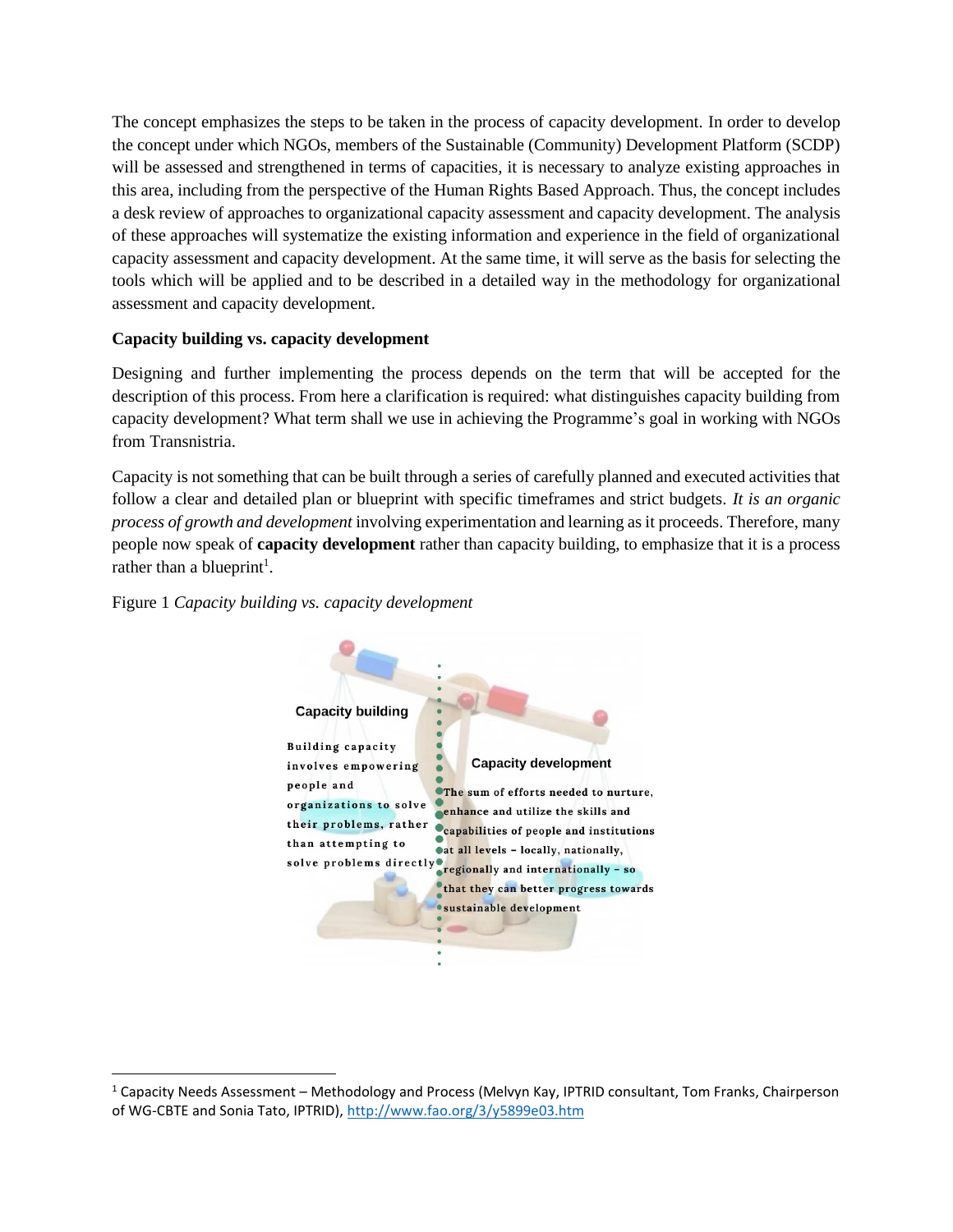It should be mentioned that in time HRBA has become a mandatory component in the capacity development process. Clearly the HRBA envisaged in the Common Understanding relies a lot on "capacity development". The term emerged in the 1980s, replacing such concepts as institution building, human resource development, and institutional strengthening. Capacity development had become a dominant strategy in development co-operation already in the 1990s.<sup>2</sup> A consensus has now emerged that in almost all instances development agencies are addressing situations in which considerable capacity already exists; the challenge, then, is to further strengthen and develop capacities rather than "building" something new. Hence the term 'capacity development,' rather capacity building, should be used.<sup>3</sup> In a research paper from 2016 the authors Bertha Vallejo and Uta When pointed that the capacity development approach suggests enhancing and strengthening existing capacities, not building them from scratch. Capacity development is a broader term and starts from existing skills instead of building something new. In conclusion, in developing and applying the methodology we will use the term of capacity development.

### **Capacity assessment**

Broadly capacity development starts with capacity assessment. The assessment whether carried out at the organization or individual level will include a *diagnosis of existing capacities, gap analysis and needs assessments*. Thus, in the effort to develop organizational capacities, capacity assessment is the first important step.

Traditionally capacity development and organizational strengthening focused almost entirely on human resources, processes and organizational structuring. Nevertheless, this tends to be too narrow a focus and additional dimensions need to be assessed including mission and strategy, culture, structure and competencies, processes (both internal and external), human resources, financial resources, information resources and infrastructure.<sup>4</sup>

In capacity assessment the concept will focus on:

o Approaches and models in capacity assessment elaborated and followed by international

organizations, aid agencies, donors and research centers;

- o Capacity assessment tools for organizations and particularly for NGOs;
- o Capacity assessment and development in the context of HRBA.

When it comes to models and approaches it worthwhile mentioning a very complex and comprehensive work done in this regard within UNDP. The main research papers in the field of capacity assessment and development refer first of all to UNDP Capacity Assessment Methodology User's Guide. According to UNDP User's Guide capacity assessment is one out of the five steps of the UNDP capacity development process.<sup>5</sup> On the same note, based on the UNDP methodology, the purpose of the capacity assessment is to

 $2A$  human rights-based approach to development and development programming based on capacity development, pg.9[, https://hd-ca.org](https://hd-ca.org/) › Jonsson

 $3$  Idem

<sup>4</sup> Capacity Needs Assessment – Methodology and Process (Melvyn Kay, IPTRID consultant, Tom Franks, Chairperson of WG-CBTE and Sonia Tato, IPTRID),<http://www.fao.org/3/y5899e03.htm>

<sup>5</sup> UNDP Capacity Assessment Methodology User's Guide (2008), pg.5 [https://www.undp.org/content/undp/en/home/librarypage/capacity-building/undp-capacity-assessment](https://www.undp.org/content/undp/en/home/librarypage/capacity-building/undp-capacity-assessment-methodology.html)[methodology.html](https://www.undp.org/content/undp/en/home/librarypage/capacity-building/undp-capacity-assessment-methodology.html)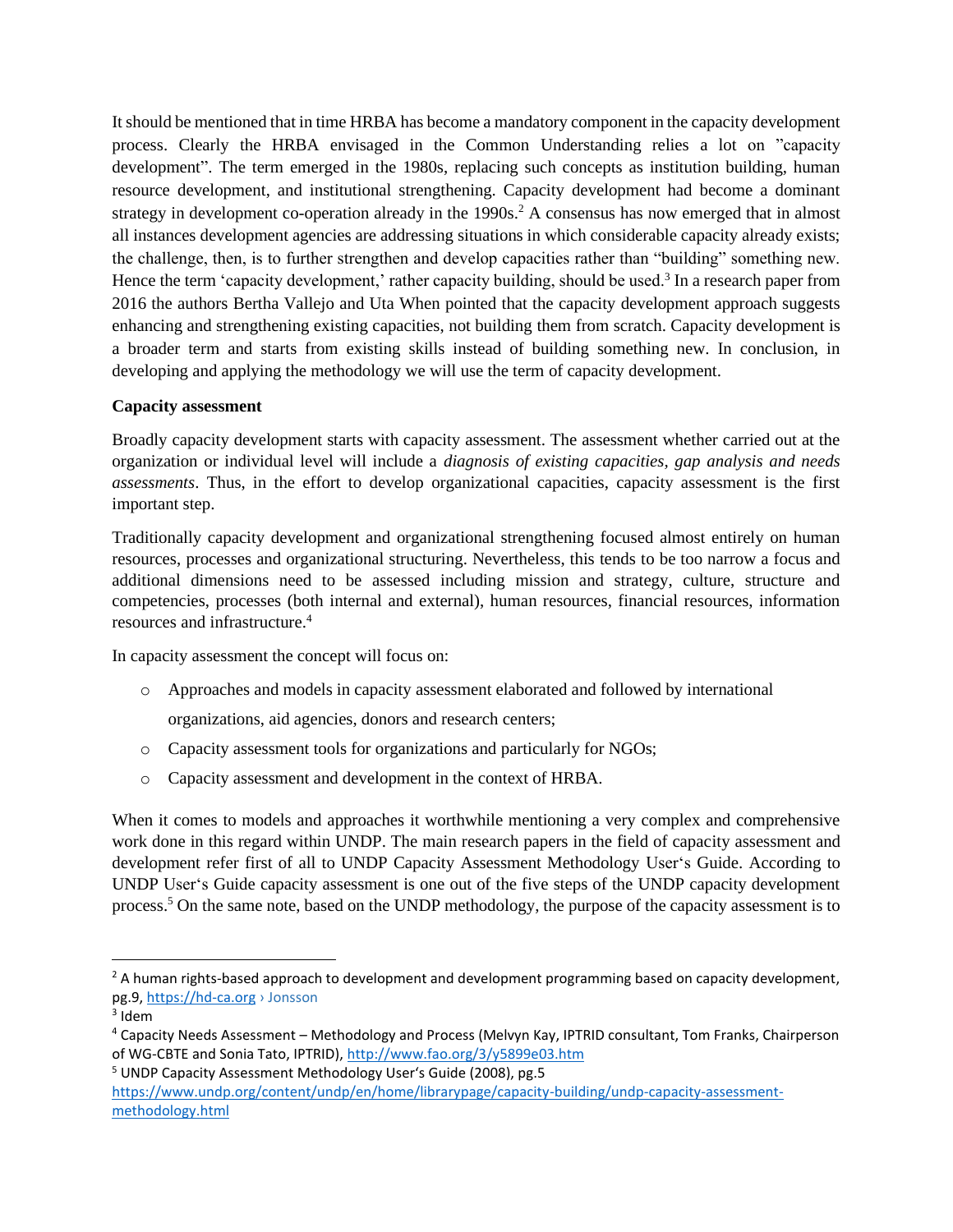identifying the *existing key capacities* and what are *the needed additional capacities* to reach objectives. A capacity assessment is an analysis of desired capacities against existing capacities.<sup>6</sup>

In order to carry out a capacity assessment exercise the UNDP methodology provides: i) capacity assessment Framework; ii) the process for conducting assessment and iii) supporting tools.

When applying the UNDP Framework, we have to select an *entry point* (organizational level), to address *4 core issues* and to assess *functional and technical capacities*.

Figure 2. *The UNDP Capacity Assessment Framework*<sup>7</sup>



Another approach to take into consideration is of the United Kingdom's Department for International Development. DFID Organizational sourcebook (DFID 2003) provides several approaches to assessing organizational capacity:

• open system model, which considers the strategic and institutional environment, the organizations input and resources, its strategy, culture, human resource management policies, systems, structure, outputs and performance;

• the 7-S model – strategy, structure, systems, shared values, skills, style and staff; and the

• organizational elements model covering inputs, processes, products, outputs, and outcomes.

The EU tools and methods for Institutional Assessment and Capacity Development provides a 5-Steps capacity assessment approach.<sup>8</sup> According to the authors it is strongly recommended not to start looking directly at the capacity of the organization. Traditionally, the first question asked is: what is the structure of the organization, how does the organizational chart look like? Next, questions about staffing levels, mission and development plans often follow. Valid as these questions are – at a certain stage – they often lead to a capacity assessment that never looks beyond the narrow boundaries of the organization(s). The traditional approach tends to keep the nose to the ground, and little sky and horizon is seen in that way.<sup>9</sup> That's why it

<sup>6</sup> Ibidem

<sup>7</sup> Idem pg.7

<sup>8</sup> Institutional Assessment and Capacity Development: Why, what and how? Pg.8 [https://ec.europa.eu/europeaid/sites/devco/files/methodology-tools-and-methods-series-institutional](https://ec.europa.eu/europeaid/sites/devco/files/methodology-tools-and-methods-series-institutional-assessment-capacity-development-200509_en_2.pdf)[assessment-capacity-development-200509\\_en\\_2.pdf](https://ec.europa.eu/europeaid/sites/devco/files/methodology-tools-and-methods-series-institutional-assessment-capacity-development-200509_en_2.pdf)

<sup>&</sup>lt;sup>9</sup> Idem pg.9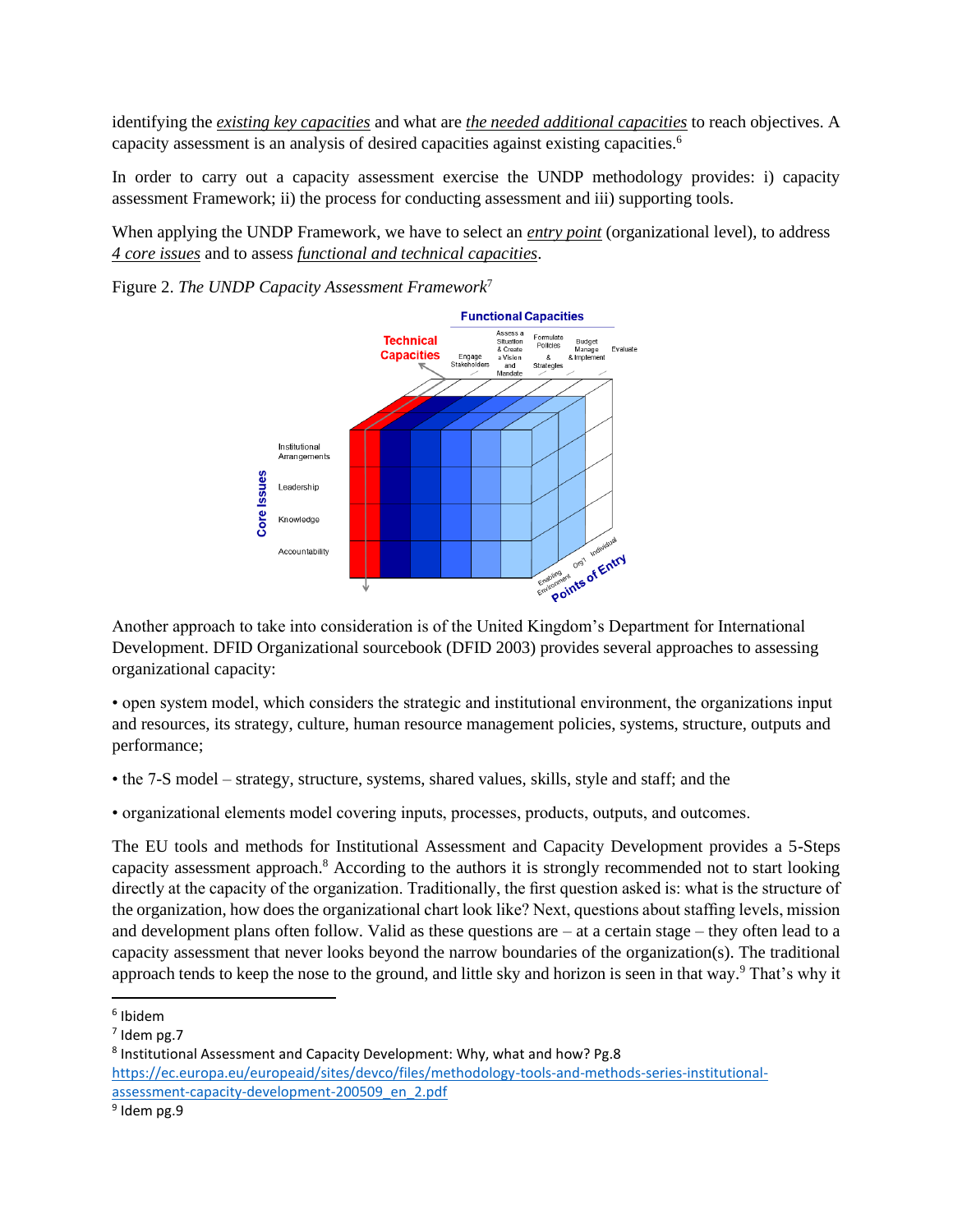is recommended instead starting with assessing what the organization produces, the context in which it produces, the impact it has on the community and only then to assess the structural chart and strategic vision of the organization.

In the process of assessing capacities are used a number of tools, developed based on quantitative and qualitative methods. These may include: self-assessment tool: word and excel based ranking scored quizzes, interview guides, focus groups, document analysis, and others. Most of the tools targets 7-8 organizational categories / areas (broken down into sub-components) which has a score for each sub-component, an average score for component and total average score. The most common organizational categories used in the individual self-assessment quizzes are as follow: Governance, Management practices, Human resources, Financial resources, External relations, Sustainability and others.

In conclusion, in capacity assessment the concept will follow mainly the UNDP approach. However, some elements described above from other approaches will be used as well. Thus, the assessment will be done through a participatory way and will include a diagnosis of existing capacities, gap analysis and needs assessments. Word and excel based scored quizzes will be used as tool for ranking the organization's capacities along with interview guides, focus groups, document analysis, and others.





#### **Development actions**

Capacity development comes as a response to the result of the capacity assessment. The gap between existing capacities and the desirable ones constitutes the effort that must be made in this process. Although the capacity development is designed to be participatory, however it must be driven by the senior management of the organization.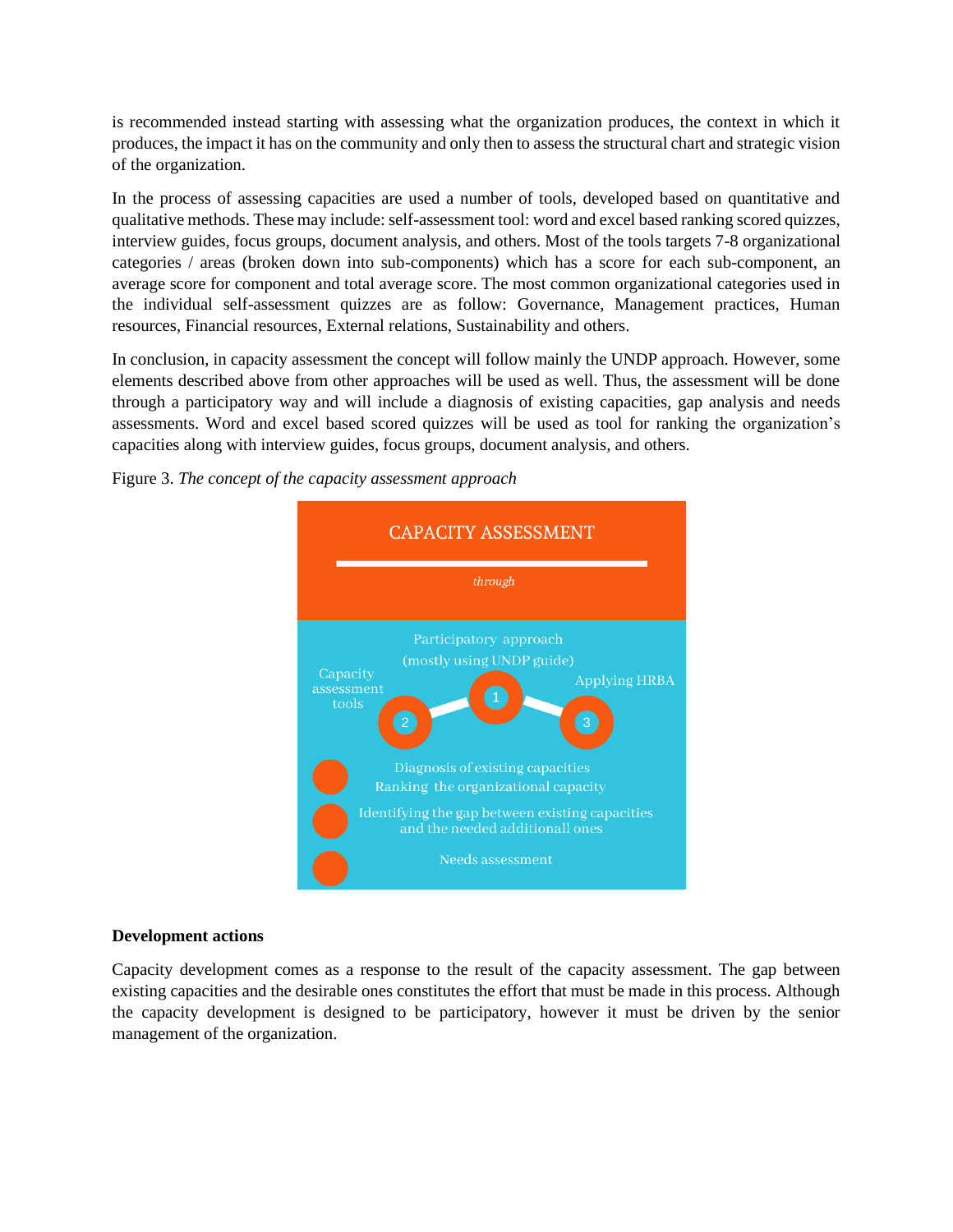## *a. Strategic / Action planning*

To develop the concept for the development actions component, capacity development approaches of UNDP, USAID and McKinsey Effective Capacity Building in Nonprofit Organizations were analyzed. At the core of all of them action planning (composed of areas of intervention) is set out.

The UNDP capacity development approach identifies four core issues representing the domains where the bulk of changes in capacity take place most frequently. These action areas under each core issue symbolize programme outputs, with indicative activities that can be supported.<sup>10</sup> In the same time the functional capacities identified to be strengthen following the assessment are supposed to be the central to determining the outcome of development endeavours.

According to the Instructions for the USAID Organizational Capacity Assessment Tool (OCA) *action planning* is the most important part of the capacity development process. When organizations have strong ownership of the action plans capacity development activities are more likely to bring about sustainable change.<sup>11</sup> The OCA addresses seven areas of organizational capacity. For each of the identified areas for improvement, the action plan designates next steps, a timeline for capacity development activities, resource requirements, and possible sources of technical assistance.

In the McKinsey' Effective Capacity Building in Nonprofit Organizations, the Capacity Framework, defines nonprofit capacity in a pyramid of seven essential elements: three higher-level elements – aspirations, strategy, and organizational skills – three foundational elements – systems and infrastructure, human resources, and organizational structure – and a cultural element which serves to connect all the others.<sup>12</sup> Based on the research the act of resetting aspirations (organization's mission, vision, and goals) and strategy is often the first step toward a dramatic improvement of an organization's capacity. Unless an organization has a clear idea of its purpose and strategy, it will never reach its full potential.

In conclusion, action planning will stay at the core of the capacity development process. In this regard a capacity development plan for the administrative structures of SDCP and for its members, by applying HRBA will be developed.

# *b. Capacity development of each vulnerable group*

The work in this direction will be achieved through:

*Elaborating OCAT for each vulnerable group*. This will be driven through developing areas of intervention. In this sense, the Service Delivery intervention area will be the basis of the assessment tool for each group. By applying the tool, we will find out what is the quality of the services provided, the relationship with the beneficiary and the extent to which the services provided cover the needs of the group and empowers the group in terms of promoting and respecting its rights. Also, workshops will be held, by gathering specific vulnerable groups into panels. The collected info and the needs will outline and complement the intervention areas for each specific vulnerable group.

<sup>&</sup>lt;sup>10</sup> Capacity development: a UNDP primer, pg. 43

[https://www.undp.org/content/dam/aplaws/publication/en/publications/capacity-development/capacity](https://www.undp.org/content/dam/aplaws/publication/en/publications/capacity-development/capacity-development-a-undp-primer/CDG_PrimerReport_final_web.pdf)[development-a-undp-primer/CDG\\_PrimerReport\\_final\\_web.pdf](https://www.undp.org/content/dam/aplaws/publication/en/publications/capacity-development/capacity-development-a-undp-primer/CDG_PrimerReport_final_web.pdf)

<sup>11</sup> <https://usaidlearninglab.org/library/organizational-capacity-assessment>

 $12$  Effective Capacity Building in Nonprofit Organizations, McKinsey & Company, pg. 33 <http://www.midot.org.il/Sites/midot/content/File/McKinsey%20Grid.pdf>